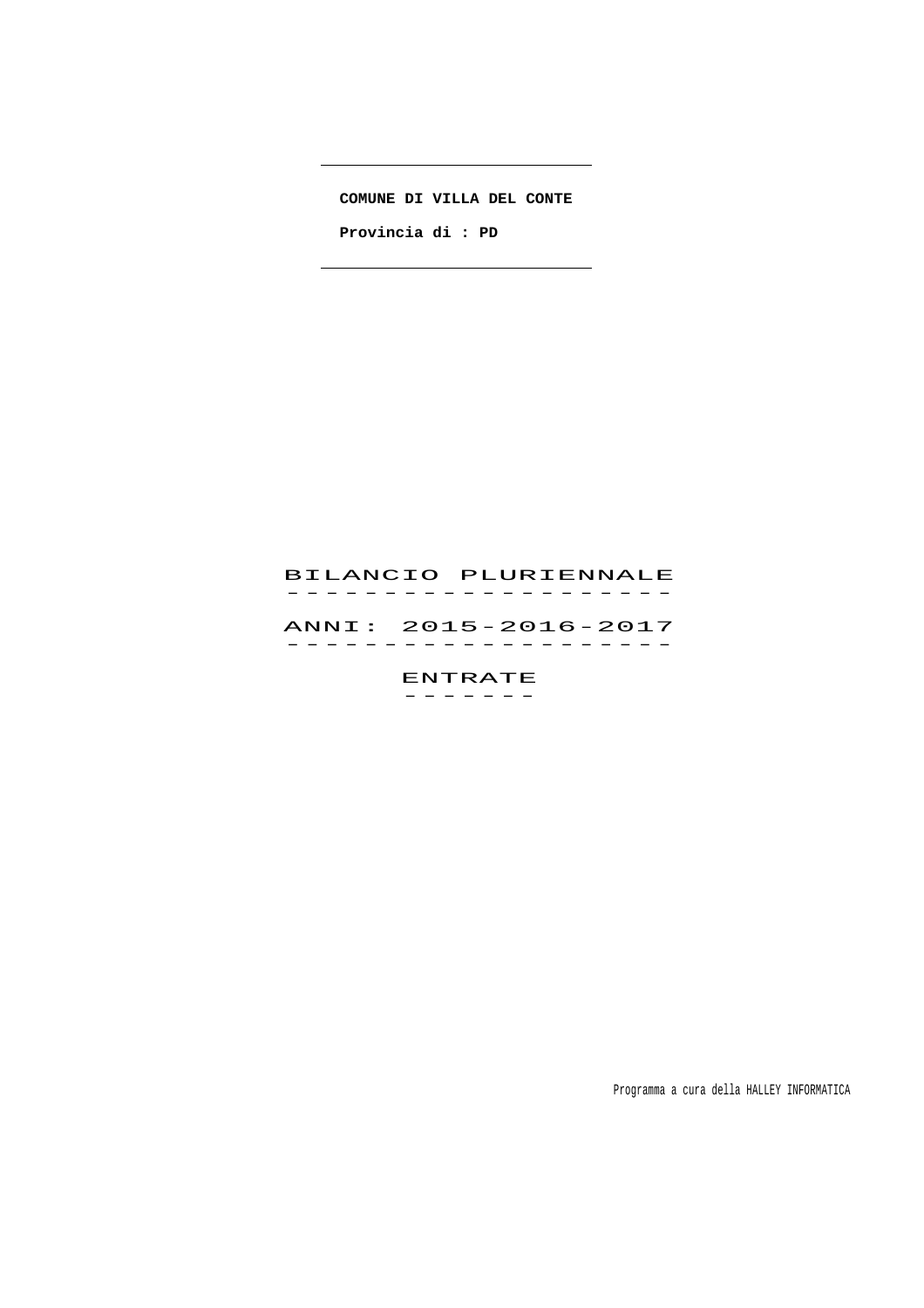| Pag |  |
|-----|--|

|                                                                                                       | Accertamenti            | Previsioni                                                       |                         | PREVISIONI DEL BILANCIO PLURIENNALE 2015 - 2017 |            |                         | Α       |
|-------------------------------------------------------------------------------------------------------|-------------------------|------------------------------------------------------------------|-------------------------|-------------------------------------------------|------------|-------------------------|---------|
| RISORSA                                                                                               | ultimo eserc.<br>chiuso | esercizio<br>in corso                                            | 2015                    | 2016                                            | 2017       | TOTALE                  | n<br>n. |
| AVANZO DI AMMINISTRAZIONE                                                                             |                         | 28.817,26                                                        | 127.421,04              |                                                 |            | 127.421,04              |         |
| di cui:<br>- Vincolato<br>- Finanziamento Investimenti<br>- Fondo Ammortamento<br>- Non Vincolato     |                         |                                                                  | 127.421,04              |                                                 |            | 127.421,04              |         |
| Fondo vinc. spese correnti<br>Fondo vinc. spese c.to capit                                            |                         |                                                                  | 52.867,75<br>123.991,21 | 244.176,00                                      |            | 52.867,75<br>368.167,21 |         |
| TITOLO I<br>===============<br>ENTRATE TRIBUTARIE                                                     |                         |                                                                  |                         |                                                 |            |                         |         |
| CATEGORIA 1^<br>------------                                                                          |                         |                                                                  |                         |                                                 |            |                         |         |
| IMPOSTE                                                                                               |                         |                                                                  |                         |                                                 |            |                         |         |
| 130 ADDIZIONALE COMUNALE IRPEF                                                                        | 123.000,00              | 330.000,00                                                       | 320.000,00              | 320.000,00                                      | 320.000,00 | 960.000,00              |         |
| 140 I.C.I. IMPOSTA COMUNALE SUGLI<br>IMMOBILI                                                         | 39.520,00               | 27.000,00                                                        | 20.000,00               | 10.000, 00                                      | 5.000,00   | 35.000,00               |         |
| 141 IMU - IMPOSTA MUNICIPALE UNICA                                                                    | 666.000,00              | 650.000,00                                                       | 675.000,00              | 685.000,00                                      | 685.000,00 | 2.045.000,00            |         |
| 142 T.A.S.I                                                                                           |                         | 540.000,00                                                       | 550.000,00              | 550.000,00                                      | 550.000,00 | 1.650.000,00            |         |
| 150 COMPARTECIPAZIONE IVA                                                                             |                         |                                                                  |                         |                                                 |            |                         |         |
| 157 IMPOSTA COMUNALE SULLA PUBBLI‡<br>$CITA' \ldots \ldots \ldots \ldots \ldots \ldots \ldots \ldots$ | 15.974, 11              | 17.500,00                                                        | 17.500,00               | 17.500,00                                       | 17.500,00  | 52.500,00               |         |
| 170 IMPOSTA COMUNALE SUL CONSUMO<br>DELL'ENERGIA ELETTRICA                                            | 11,61                   |                                                                  |                         |                                                 |            |                         |         |
| TOTALE CATEGORIA 1^                                                                                   |                         | 844.505,72 1.564.500,00 1.582.500,00 1.582.500,00 1.577.500,00   |                         |                                                 |            | 4.742.500,00            |         |
| CATEGORIA 3^                                                                                          |                         |                                                                  |                         |                                                 |            |                         |         |
| TRIBUTI SPECIALI ED ALTRE EN#<br>TRATE TRIBUTARIE PROPRIE                                             |                         |                                                                  |                         |                                                 |            |                         |         |
| 302 ENTRATE DA FONDO SPERIMENTALE<br>DI RIEQUILIBRIO                                                  |                         |                                                                  |                         |                                                 |            |                         |         |
| 303 FONDO SPERIMENTALE RIEQUILI‡<br>BRIO - FONDO SOLIDARIETA' NA‡                                     |                         |                                                                  |                         |                                                 |            |                         |         |
| $ZIONALE$                                                                                             | 492.298,14              | 400.000,00                                                       | 260.000,00              | 250.000,00                                      | 250.000,00 | 760.000,00              |         |
| $3^{\lambda}$<br>TOTALE CATEGORIA                                                                     | 492.298,14              | 400.000,00                                                       | 260.000,00              | 250.000,00                                      | 250.000,00 | 760.000,00              |         |
| TOTALE DEL TITOLO I                                                                                   |                         | 1.336.803,86 1.964.500,00 1.842.500,00 1.832.500,00 1.827.500,00 |                         |                                                 |            | 5.502.500,00            |         |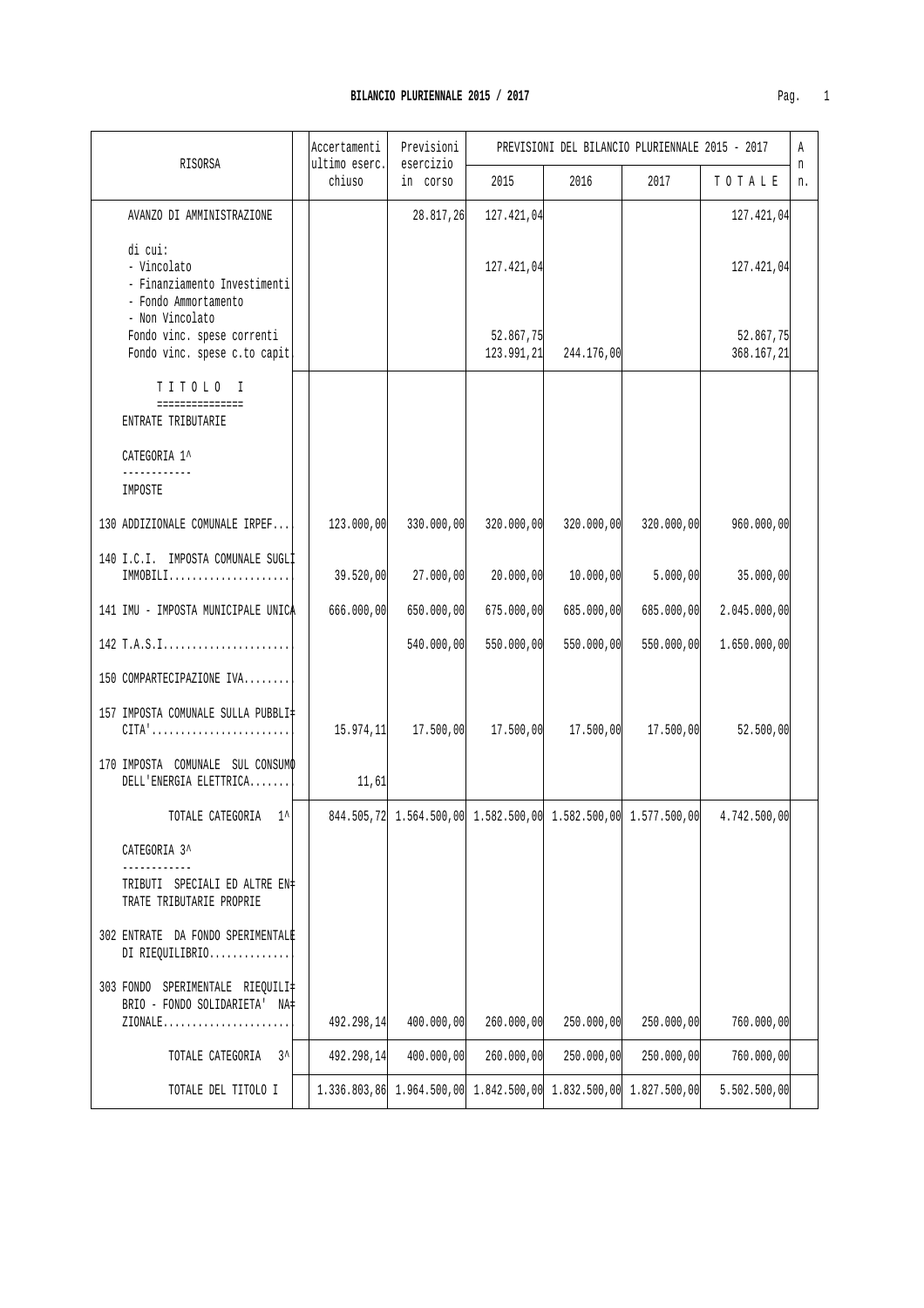| ٠. |  |
|----|--|

|                                                                                                                                                                                                                                                        | Accertamenti            | Previsioni            |           |           | PREVISIONI DEL BILANCIO PLURIENNALE 2015 - 2017 |            | Α       |
|--------------------------------------------------------------------------------------------------------------------------------------------------------------------------------------------------------------------------------------------------------|-------------------------|-----------------------|-----------|-----------|-------------------------------------------------|------------|---------|
| RISORSA                                                                                                                                                                                                                                                | ultimo eserc.<br>chiuso | esercizio<br>in corso | 2015      | 2016      | 2017                                            | TOTALE     | n<br>n. |
| TITOLO II<br>================<br>ENTRATE DERIVANTI DA CONTRIBU‡<br>TI E TRASFERIMENTI CORRENTI<br>DELLO STATO, DELLA REGIONE E<br>DI ALTRI ENTI PUBBLICI ANCHE<br>IN RAPPORTO ALL'ESERCIZIO DI<br>FUNZIONI DELEGATE DALLA REGIO‡<br>ΝE<br>CATEGORIA 1^ |                         |                       |           |           |                                                 |            |         |
| CONTRIBUTI E TRASFERIMENTI<br>CORRENTI DALLO STATO                                                                                                                                                                                                     |                         |                       |           |           |                                                 |            |         |
| 660 CONTRIBUTO ORDINARIO<br>DELLO<br>STATO<br>680 CONTRIBUTO MINISTERO TURISMO E                                                                                                                                                                       | 586.799,60              | 60.000,00             | 46.000,00 | 46.000,00 | 46.000,00                                       | 138.000,00 |         |
| SPETTACOLO I C/AMM. MUTUO                                                                                                                                                                                                                              |                         |                       |           |           |                                                 |            |         |
| TOTALE CATEGORIA 1^                                                                                                                                                                                                                                    | 586.799,60              | 60.000,00             | 46.000,00 | 46.000,00 | 46.000,00                                       | 138.000,00 |         |
| CATEGORIA 2^<br>CONTRIBUTI E TRASFERIMENTI<br>CORRENTI DALLA REGIONE                                                                                                                                                                                   |                         |                       |           |           |                                                 |            |         |
| 921 CONTR. REGIONE INTERVENTI SO#<br>STEGNO REDDITO - DGR 2905/13.                                                                                                                                                                                     |                         | 4.000,00              | 4.000,00  | 4.000,00  | 4.000,00                                        | 12.000,00  |         |
| 922 CONTR. REGIONE PROGETTO "GIO#<br>VANI PROTAGONISTI DI SVILUPPO<br>ARMONICO IN UNA COMUNI                                                                                                                                                           |                         | 7.300,00              | 7.300,00  | 7.300,00  | 7.300,00                                        | 21.900,00  |         |
| 923 CONTR. REGIONE "BONUS FAMI‡                                                                                                                                                                                                                        |                         | 4.900,00              | 2.625,00  | 2.625,00  | 2.625,00                                        | 7.875,00   |         |
| 924 CONTR. REGIONE - BUONI LIBRO.                                                                                                                                                                                                                      | 2.287, 80               | 6.000,00              | 2.000,00  | 2.000,00  | 2.000,00                                        | 6.000,00   |         |
| 925 CONTR. REGIONE - BORSE DI STU‡                                                                                                                                                                                                                     |                         |                       |           |           |                                                 |            |         |
| 926 CONTR. REGIONE - FONDO SOCIALE<br>AFFITTI                                                                                                                                                                                                          |                         | 16.000,00             | 10.000,00 | 10.000,00 | 10.000,00                                       | 30.000,00  |         |
| 927 CONTRIBUTI DELLA REGIONE PER<br>FINALITA' DIVERSE                                                                                                                                                                                                  | 18.549,40               | 20.000,00             | 13.000,00 | 13.000,00 | 13.000,00                                       | 39.000,00  |         |
| $2^{\lambda}$<br>TOTALE CATEGORIA                                                                                                                                                                                                                      | 20.837,20               | 58.200,00             | 38.925,00 | 38.925,00 | 38.925,00                                       | 116.775,00 |         |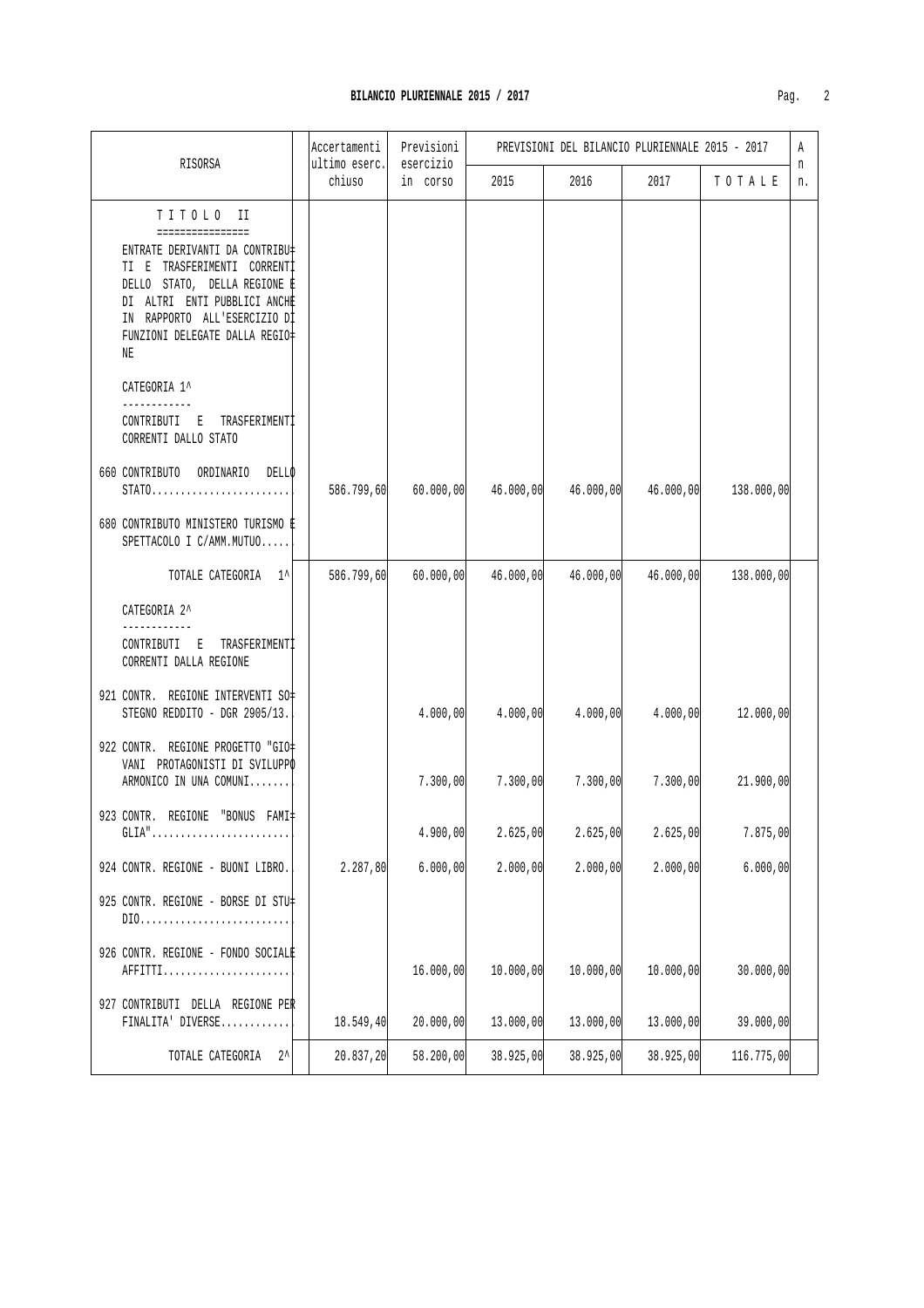| RISORSA                                                                                     |  | Accertamenti<br>ultimo eserc. | Previsioni<br>esercizio | PREVISIONI DEL BILANCIO PLURIENNALE 2015 - 2017 |            |            |            | Α       |
|---------------------------------------------------------------------------------------------|--|-------------------------------|-------------------------|-------------------------------------------------|------------|------------|------------|---------|
|                                                                                             |  | chiuso                        | in corso                | 2015                                            | 2016       | 2017       | TOTALE     | n<br>n. |
| CATEGORIA 5^                                                                                |  |                               |                         |                                                 |            |            |            |         |
| CONTRIBUTI<br>TRASFERIMENTI<br>E<br>ENTI DEL<br>CORRENTI<br>ALTRI<br>DA<br>SETTORE PUBBLICO |  |                               |                         |                                                 |            |            |            |         |
| 931 CONTRIBUTI CORRENTI DALLA PRO‡<br>VINCIA                                                |  | 4.826,45                      | 2.000,00                | 5.000,00                                        | 5.000,00   | 5.000,00   | 15,000,00  |         |
| 935 TRASF.<br>FEDERAZIONE<br>CAMPOSAM#<br>PROVENTI SANZIONI CO#<br>PIERESE<br>DICE STRADA   |  | 112.781,81                    | 53.000,00               | 53.000,00                                       | 53.000,00  | 53.000,00  | 159.000,00 |         |
| 940 CONTRIBUTI DA COMUNI                                                                    |  |                               |                         |                                                 |            |            |            |         |
| $5^{\prime}$<br>TOTALE CATEGORIA                                                            |  | 117.608,26                    | 55.000,00               | 58.000,00                                       | 58.000,00  | 58.000,00  | 174.000,00 |         |
| TOTALE DEL TITOLO II                                                                        |  | 725.245,06                    | 173.200,00              | 142.925,00                                      | 142.925,00 | 142.925,00 | 428.775,00 |         |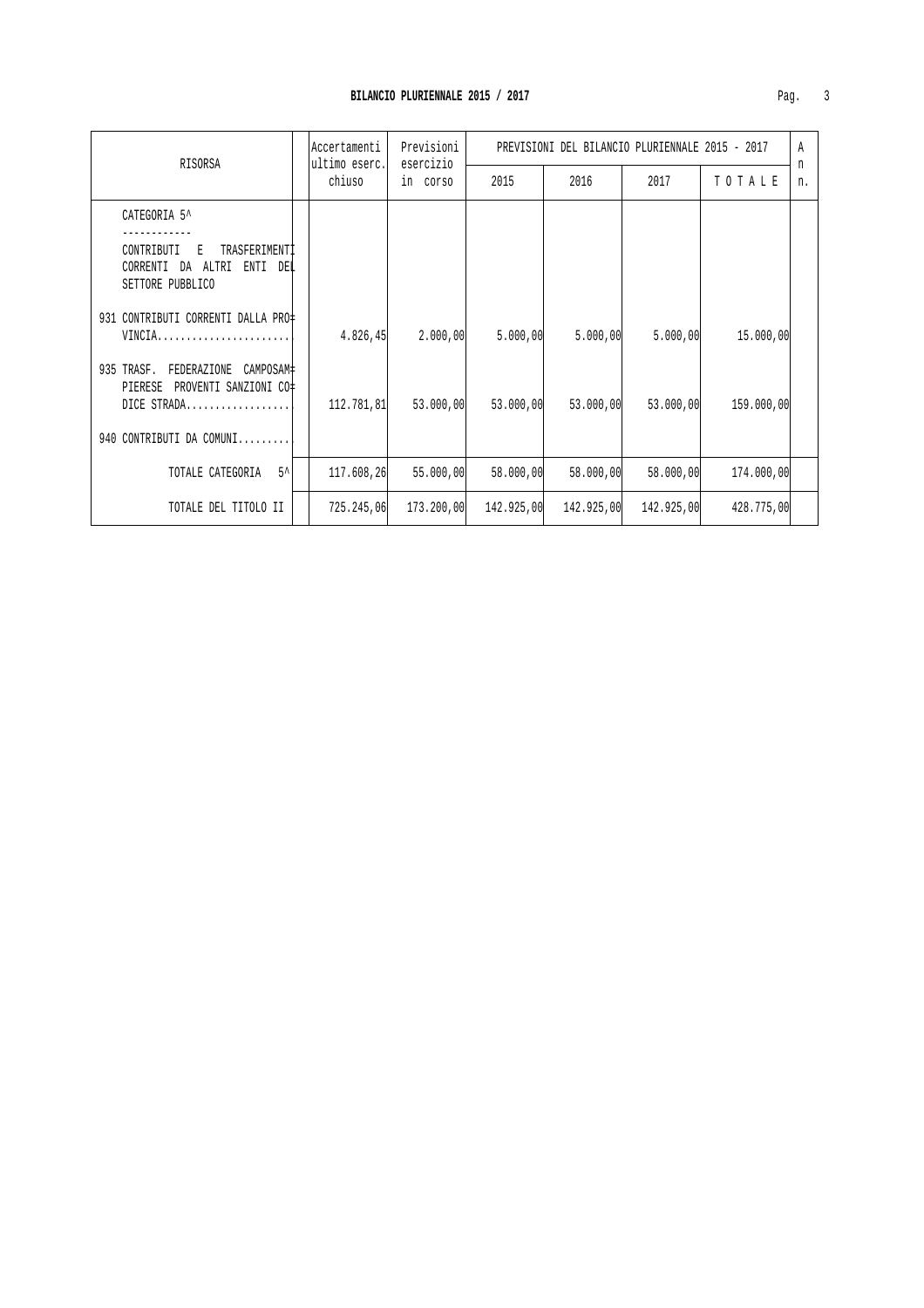| Pag |  |  |
|-----|--|--|
|     |  |  |

| RISORSA                                                                                    | Accertamenti<br>ultimo eserc. | Previsioni<br>esercizio          |            | PREVISIONI DEL BILANCIO PLURIENNALE 2015 - 2017 |            |            | Α       |
|--------------------------------------------------------------------------------------------|-------------------------------|----------------------------------|------------|-------------------------------------------------|------------|------------|---------|
|                                                                                            | chiuso                        | in corso                         | 2015       | 2016                                            | 2017       | TOTALE     | n<br>n. |
| TITOLO III                                                                                 |                               |                                  |            |                                                 |            |            |         |
| =================<br>ENTRATE EXTRATRIBUTARIE                                               |                               |                                  |            |                                                 |            |            |         |
| CATEGORIA 1^                                                                               |                               |                                  |            |                                                 |            |            |         |
| ____________<br>PROVENTI DEI SERVIZI PUBBLICI                                              |                               |                                  |            |                                                 |            |            |         |
| 1170 SEGRETERIA GENERALE, PERSONALE<br>E ORGANIZZAZIONE - RISORSE                          |                               | $4.843,72$ $6.000,00$ $5.000,00$ |            | 5.000, 00                                       | 5.000,00   | 15.000,00  |         |
| 1175 UFFICIO TECNICO - RISORSE                                                             | 15.358, 10                    | 20.000,00                        | 15.000,00  | 15.000,00                                       | 15.000,00  | 45.000,00  |         |
| 1180 ANAGRAFE/STATO CIVILE/ELETTO                                                          |                               |                                  |            |                                                 |            |            |         |
| RALE/LEVA E SERV. STATISTICO<br>RISORSE                                                    | 3.751, 32                     | 5.000,00                         | 4.200,00   | 4.200,00                                        | 4.200,00   | 12.600,00  |         |
| 1181 PROVENTI ILLUMINAZIONE VOTIVA                                                         | 15.572,00                     | 16.000,00                        | 16.400,00  | 16.400,00                                       | 16.400,00  | 49.200,00  |         |
| 1210 ALTRI SERVIZI GENERALI - RI‡<br>$SORSE$                                               | 271,87                        | 1.000,00                         | 500,00     | 500,00                                          | 500,00     | 1.500,00   |         |
| 1250 ASSISTENZA SCOLASTICA/TRASPOR‡<br>TO/REFEZIONE E ALTRI SERVIZI<br>RISORSE             | 3.420,00                      |                                  |            |                                                 |            |            |         |
| 1251 PROVENTI DA SERVIZI SCOLASTICI                                                        |                               | 6.500,00                         | 7.000,00   | 7.000,00                                        | 7.000,00   | 21.000,00  |         |
| 1255 TEATRI, ATTIVITA' CULTURALI E<br>SERVIZI DIVERSI NEL SETTORE<br>$CULTURALE - RISORSE$ | 172,50                        | 300,00                           | 500,00     | 500,00                                          | 500,00     | 1.500,00   |         |
| 1260 STADIO COMUNALE / PALAZZO DEL#<br>LO SPORT E ALTRI IMPIANTI<br>$RISORSE$              | 22.560,00                     | 23.000,00                        | 23.000,00  | 23.000,00                                       | 23.000,00  | 69.000,00  |         |
| 1265 ASILI NIDO/ SERVIZI PER L'IN‡<br>FANZIA E PER I MINORI - RISOR‡                       |                               |                                  |            |                                                 |            |            |         |
| 1582 CANONE PER CONCESSIONE SERVI‡<br>ZIO DISTRIBUZIONE GAS METANO.                        | 33.000,00                     | 58.000,00                        | 50.000,00  | 50.000,00                                       | 50.000,00  | 150.000,00 |         |
| 2325 PROVENTI CONCESSIONI CIMITE#<br>RIALI                                                 | 23.541,81                     | 58.000,00                        | 52.000,00  | 52.000,00                                       | 55.000,00  | 159.000,00 |         |
| TOTALE CATEGORIA<br>$1^{\wedge}$                                                           | 122.491,32                    | 193.800,00                       | 173.600,00 | 173.600,00                                      | 176.600,00 | 523.800,00 |         |
| CATEGORIA 2^                                                                               |                               |                                  |            |                                                 |            |            |         |
| PROVENTI DEI BENI DELL'ENTE                                                                |                               |                                  |            |                                                 |            |            |         |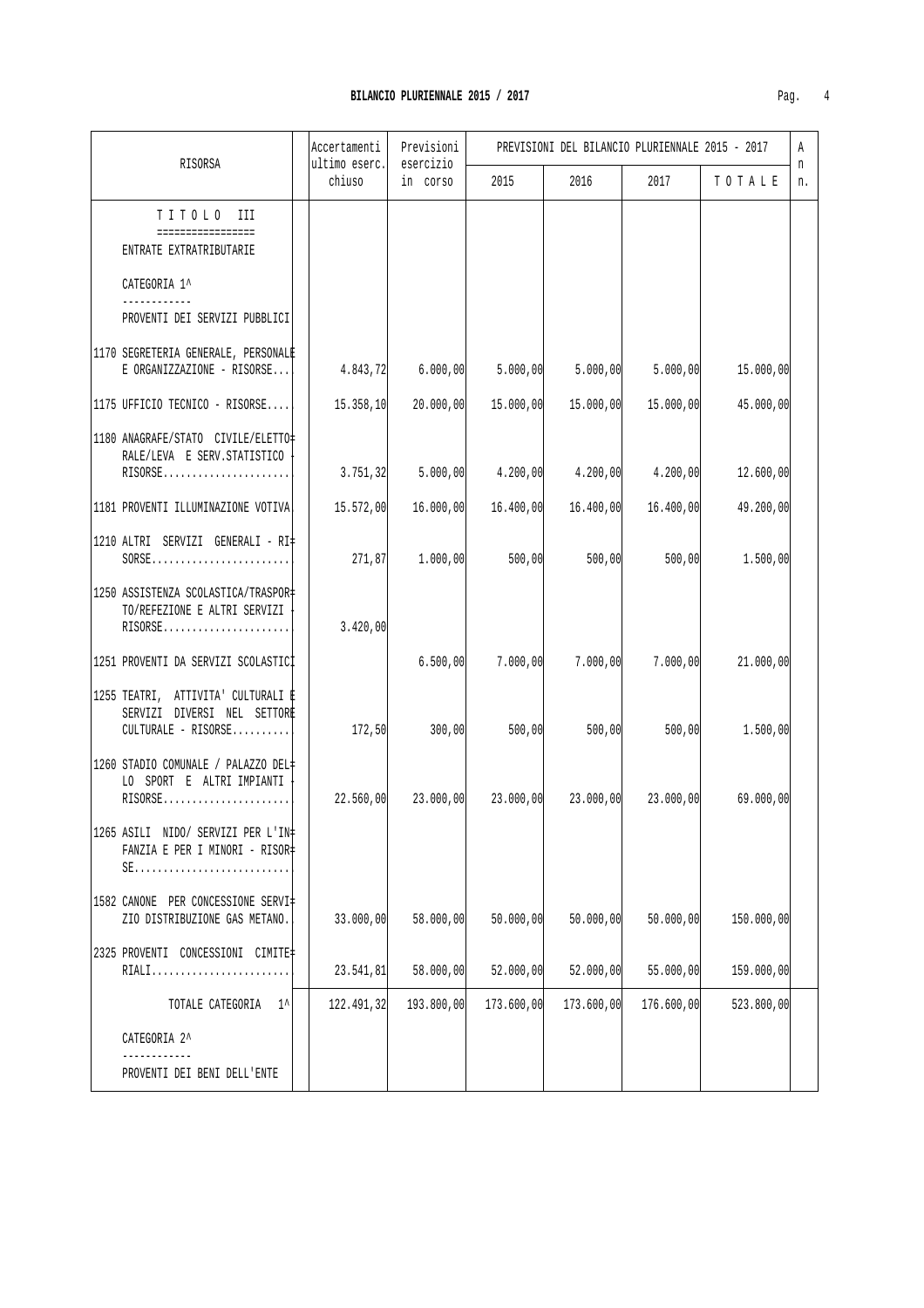|  |                                                                                 | Accertamenti            | Previsioni<br>esercizio | PREVISIONI DEL BILANCIO PLURIENNALE 2015 - 2017 |            |            |              |         |
|--|---------------------------------------------------------------------------------|-------------------------|-------------------------|-------------------------------------------------|------------|------------|--------------|---------|
|  | RISORSA                                                                         | ultimo eserc.<br>chiuso | in corso                | 2015                                            | 2016       | 2017       | TOTALE       | n<br>n. |
|  | 1680 GESTIONE DEI TERRENI - RISORSE                                             | 880, 39                 | 1.000,00                | 1.000,00                                        | 1.000,00   | 1.000,00   | 3.000,00     |         |
|  | 1685 CANONI OCCUPAZIONE TERRENI                                                 | 28.048,10               | 27.000,00               | 26.000,00                                       | 26.000,00  | 26.000,00  | 78.000,00    |         |
|  | 1690 CANONE OCC. SPAZI E AREE PUB-<br>BLICHE                                    | 15.432,35               | 16,000,00               | 15.000,00                                       | 15.000,00  | 15.000,00  | 45.000,00    |         |
|  | TOTALE CATEGORIA 2^                                                             | 44.360,84               | 44.000,00               | 42.000,00                                       | 42.000,00  | 42.000,00  | 126.000,00   |         |
|  | CATEGORIA 3^                                                                    |                         |                         |                                                 |            |            |              |         |
|  | INTERESSI SU ANTICIPAZIONI E<br>CREDITI                                         |                         |                         |                                                 |            |            |              |         |
|  | 1850 INTERESSI SU DEPOSITI DI DENA‡<br>RO O VALORI MOBILIARI - RISOR‡           |                         |                         |                                                 |            |            |              |         |
|  | $SE$                                                                            | 318,66                  | 1.000,00                | 1.200,00                                        | 1.200,00   | 1.200,00   | 3.600,00     |         |
|  | TOTALE CATEGORIA 3^                                                             | 318,66                  | 1.000,00                | 1.200,00                                        | 1.200,00   | 1.200,00   | 3.600,00     |         |
|  | CATEGORIA 4^                                                                    |                         |                         |                                                 |            |            |              |         |
|  | UTILI NETTI DELLE AZIENDE SPE‡<br>CIALI E PARTECIPATE, DIVIDENDI<br>DI SOCIETA` |                         |                         |                                                 |            |            |              |         |
|  | 1975 UTILE NETTO FARMACIA COMUNALE                                              |                         |                         |                                                 |            |            |              |         |
|  | TOTALE CATEGORIA<br>$4^{\lambda}$                                               |                         |                         |                                                 |            |            |              |         |
|  | CATEGORIA 5^                                                                    |                         |                         |                                                 |            |            |              |         |
|  | PROVENTI DIVERSI                                                                |                         |                         |                                                 |            |            |              |         |
|  | 2300 RECUPERO RETRIB. SU CONGEDO<br>STR. PER MALATTIA                           |                         |                         |                                                 |            |            |              |         |
|  | 2309 CONTRIBUTI PER NOTIZIARIO CO#<br>MUNALE                                    | 2.263,00                | 2.263,00                |                                                 |            |            |              |         |
|  | 2311 CONTRIBUTI PER ATTIVITA' SO#<br>$CIO-CULTURALI$                            | 12.737,00               | 8.987,00                |                                                 |            |            |              |         |
|  | 2313 CONTR. FONDAZIONE CASSA RISP<br>- FONDO STR. SOLIDARIETA'                  | 5.334,00                | 6.000,00                |                                                 | 6.000,00   | 6.000,00   | 12.000,00    |         |
|  | 2320 ALTRI PROVENTI DIVERSI                                                     | 113.269,91              | 116.498,62              | 100.000,00                                      | 115,000,00 | 120.500,00 | 335.500,00   |         |
|  | TOTALE CATEGORIA<br>5^                                                          | 133.603,91              | 133.748,62              | 100.000,00                                      | 121.000,00 | 126.500,00 | 347.500,00   |         |
|  | TOTALE DEL TITOLO III                                                           | 300.774,73              | 372.548,62              | 316.800,00                                      | 337.800,00 | 346.300,00 | 1.000.900,00 |         |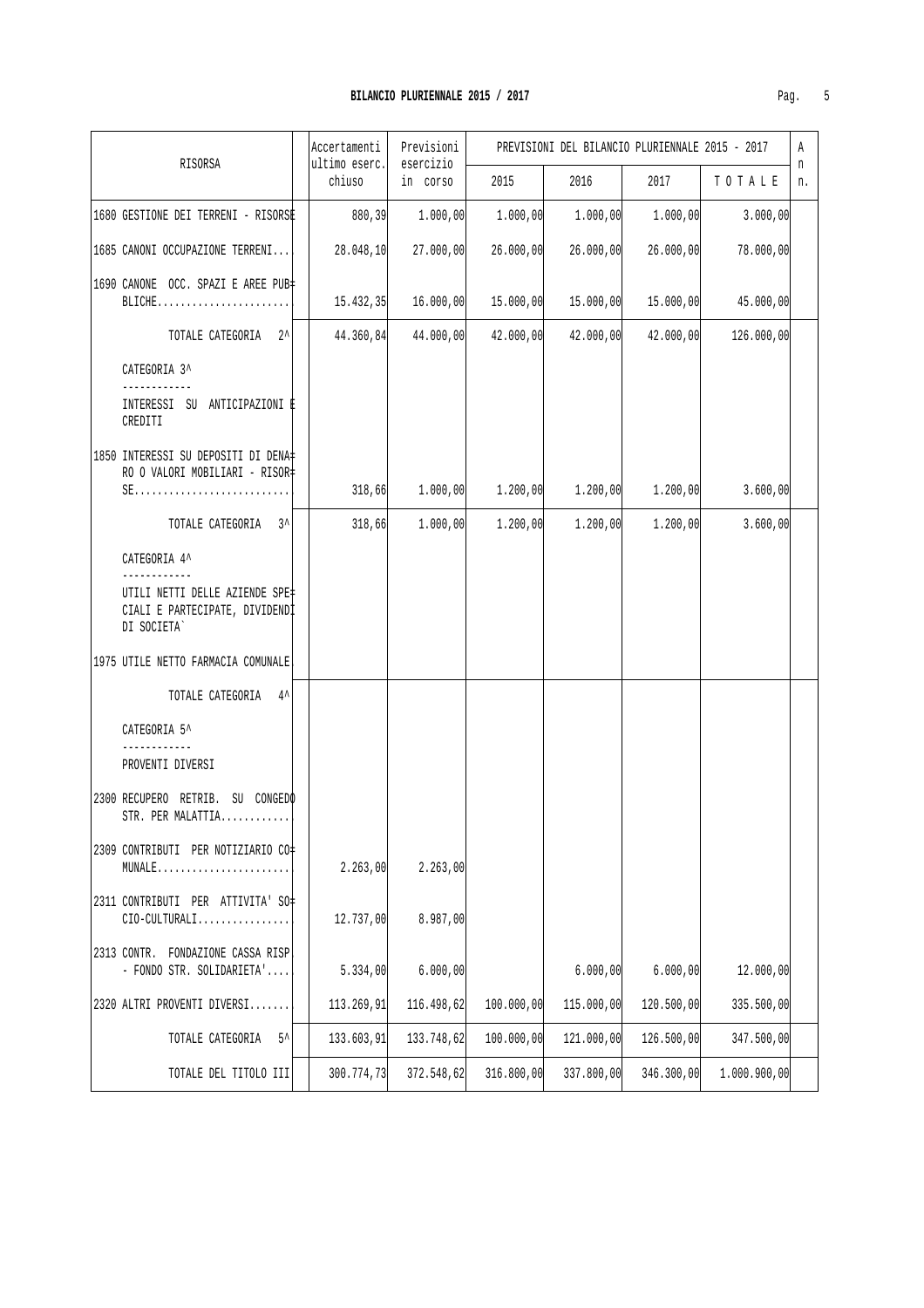| Paq. |  |
|------|--|

|  |                                                                                                                                          | Accertamenti            | Previsioni<br>esercizio | PREVISIONI DEL BILANCIO PLURIENNALE 2015 - 2017 |            |      |            | A       |
|--|------------------------------------------------------------------------------------------------------------------------------------------|-------------------------|-------------------------|-------------------------------------------------|------------|------|------------|---------|
|  | RISORSA                                                                                                                                  | ultimo eserc.<br>chiuso | in corso                | 2015                                            | 2016       | 2017 | TOTALE     | n<br>n. |
|  | TITOLO IV<br>================<br>ENTRATE DERIVANTI DA ALIENA‡<br>ZIONI, DA TRASFERIMENTI DI CA‡<br>PITALE E DA RISCOSSIONE DI<br>CREDITI |                         |                         |                                                 |            |      |            |         |
|  | CATEGORIA 1^<br>------------                                                                                                             |                         |                         |                                                 |            |      |            |         |
|  | ALIENAZIONE DI BENI PATRIMO‡<br>NIALI                                                                                                    |                         |                         |                                                 |            |      |            |         |
|  | 2580 VENDITA TERRENI                                                                                                                     | 130.100,00              |                         | 30.000,00                                       |            |      | 30.000,00  |         |
|  | 2583 DISMISSIONE QUOTA PART. FARMA=<br>$CIA.$                                                                                            |                         |                         |                                                 |            |      |            |         |
|  | TOTALE CATEGORIA 1^                                                                                                                      | 130.100,00              |                         | 30.000,00                                       |            |      | 30.000,00  |         |
|  | CATEGORIA 2^<br>------------<br>TRASFERIMENTI DI CAPITALE DAL#<br>LO STATO                                                               |                         |                         |                                                 |            |      |            |         |
|  | 2896 CONTR. STATO PER ADEGUAMENTO<br>SISMICO E MESSA IN SICUREZZA<br>COPERTURA PALESTRA A.P                                              |                         | 126.000,00              | 126.000,00                                      |            |      | 126.000,00 |         |
|  | 2897 CONTR. STATO PER MANUT. STR. E<br>RISTRUTT. PER MESSA IN SICU‡<br>REZZA PALESTRA VdC                                                |                         | 116.900,00              | 116.900,00                                      |            |      | 116.900,00 |         |
|  | TOTALE CATEGORIA 2^                                                                                                                      |                         | 242.900,00              | 242.900,00                                      |            |      | 242.900,00 |         |
|  | CATEGORIA 3^<br>------------                                                                                                             |                         |                         |                                                 |            |      |            |         |
|  | TRASFERIMENTI DI CAPITALE DAL+<br>LA REGIONE                                                                                             |                         |                         |                                                 |            |      |            |         |
|  | 2961 CONTR. REGIONE PER ADEGU. NOR‡<br>ME SICUREZZA SCUOLA MEDIA                                                                         |                         |                         | 32.500,00                                       |            |      | 32.500,00  |         |
|  | 2962 CONTR. REGIONE PER INTERV<br>STR. SU FOSSATI                                                                                        |                         |                         | 50.000,00                                       |            |      | 50.000,00  |         |
|  | 2963 CONTR. REGIONE PER PARCO RI=<br>SORGIVE - ALBERO SOLARE                                                                             |                         |                         | 18.000,00                                       |            |      | 18.000,00  |         |
|  | 2964 CONTR. REGIONE PER EFFICIENT<br>ENERGETICO IMPIANTI PUBBLICA<br>ILL.NE                                                              |                         |                         |                                                 | 386.000,00 |      | 386.000,00 |         |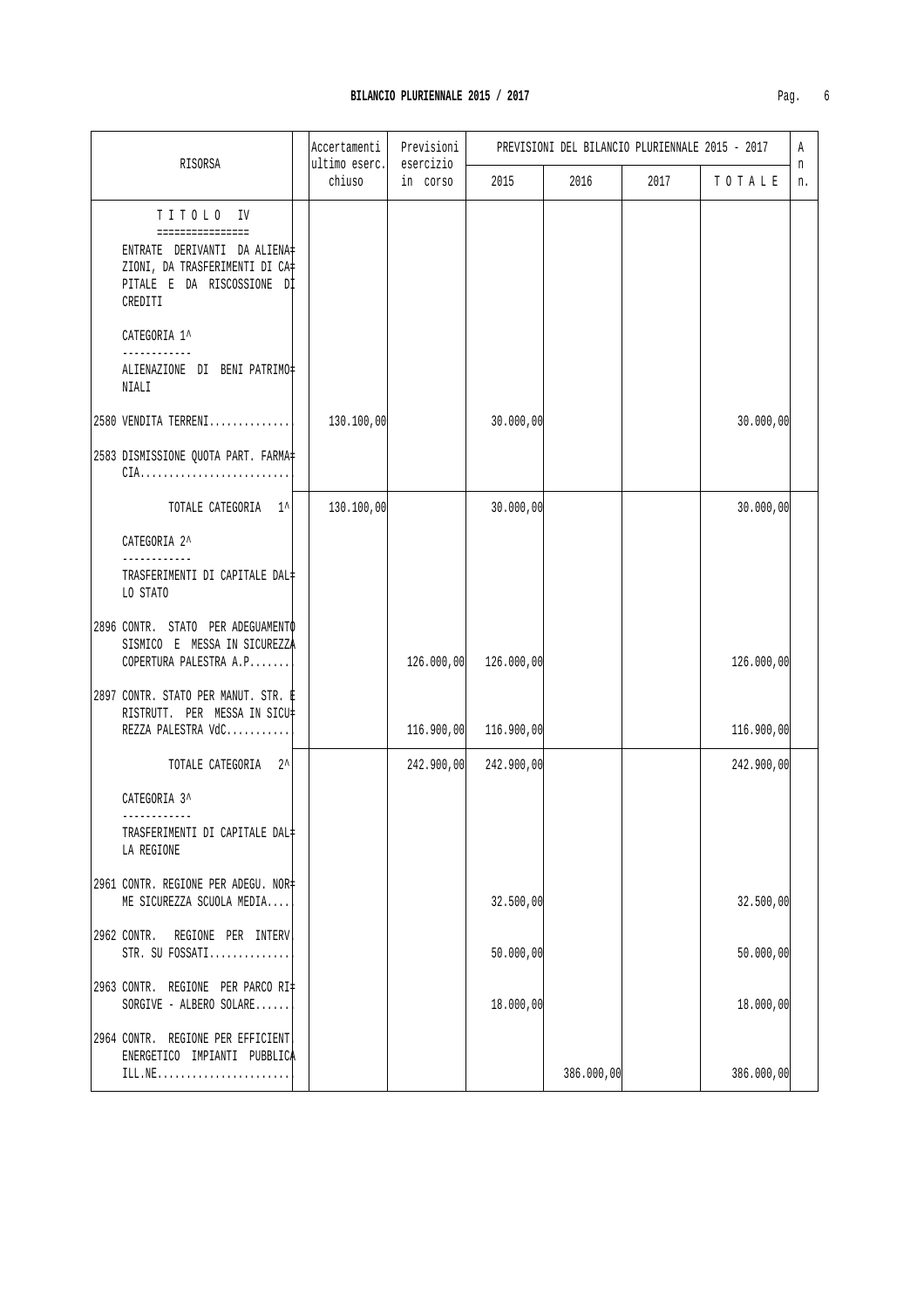| RISORSA                                                                                      | Accertamenti<br>ultimo eserc. | Previsioni<br>esercizio |                                      | PREVISIONI DEL BILANCIO PLURIENNALE 2015 - 2017 |            |              | Α       |
|----------------------------------------------------------------------------------------------|-------------------------------|-------------------------|--------------------------------------|-------------------------------------------------|------------|--------------|---------|
|                                                                                              | chiuso                        | in corso                | 2015                                 | 2016                                            | 2017       | TOTALE       | n<br>n. |
| 2965 CONTR. REG. PER PISTE CICLABI<br>LI VIA PIOVEGO, S. GIUSEPPE<br>CORSE, MORO, ALPINI     |                               |                         |                                      | 1.350.000,00                                    |            | 1.350.000,00 |         |
| 3159 CONTR. DELLA REGIONE PER RAC‡<br>CORDO STRADALE ABBAZIA PISANI                          |                               |                         |                                      |                                                 | 288.000,00 | 288.000,00   |         |
| 3160 CONTR. REGIONE PER AMPLIAMENTO<br>CIMITERO VILLA DEL CONTE                              |                               |                         | 230.395,66                           |                                                 |            | 230.395,66   |         |
| 3161 CONTR. DELLA REGIONE PER SI#<br>STEMAZIONE EX MUNICIPIO                                 | 515.485,00                    |                         | 200.000,00                           | 315.485,00                                      |            | 515.485,00   |         |
| 3163 CONTRIBUTI STRAORDINARI DELLA<br>REGIONE                                                |                               |                         | 170.000,00                           |                                                 |            | 170.000,00   |         |
| 3167 CONTR. REGIONE PER RIQUALIFI‡<br>CAZIONE CENTRI URBANI - AGRO<br>CENTURIATO             |                               | 140.000,00              |                                      |                                                 |            |              |         |
| TOTALE CATEGORIA 3^                                                                          | 515.485,00                    | 140.000,00              |                                      | 700.895,66 2.051.485,00                         | 288.000,00 | 3.040.380,66 |         |
| CATEGORIA 4^                                                                                 |                               |                         |                                      |                                                 |            |              |         |
| ------------<br>TRASFERIMENTI DI CAPITALE DA<br>ALTRI ENTI DEL SETTORE PUBBLI‡<br>CO         |                               |                         |                                      |                                                 |            |              |         |
| 3141 CONTRIBUTI PROVINCIA PER INVE‡<br>$STIMENTI. \ldots \ldots \ldots \ldots \ldots \ldots$ | 5.294, 42                     |                         | 95.000,00                            |                                                 |            | 95.000,00    |         |
| TOTALE CATEGORIA 4^                                                                          | 5.294,42                      |                         | 95.000,00                            |                                                 |            | 95.000,00    |         |
| CATEGORIA 5^                                                                                 |                               |                         |                                      |                                                 |            |              |         |
| TRASFERIMENTI DI CAPITALE DA<br>ALTRI SOGGETTI                                               |                               |                         |                                      |                                                 |            |              |         |
| 3215 PROVENTI DELLE CONCESSIONI E#<br>DILLZIE                                                | 161.118,00                    | 141.830,00              | 135.137,96                           | 210.200,00                                      | 140.200,00 | 485.537,96   |         |
| 3225 TRASFERIMENTI DA PRIVATI PER<br>INVESTIMENTI                                            |                               |                         |                                      | 108.000,00                                      | 192.000,00 | 300.000,00   |         |
| $5^{\prime}$<br>TOTALE CATEGORIA                                                             | 161.118,00                    | 141.830,00              | 135.137,96                           | 318.200,00                                      | 332.200,00 | 785.537,96   |         |
| TOTALE DEL TITOLO IV                                                                         | 811.997,42                    |                         | 524.730,00 1.203.933,62 2.369.685,00 |                                                 | 620.200,00 | 4.193.818,62 |         |

 $\mathcal{L}^{\text{max}}_{\text{max}}$  , where  $\mathcal{L}^{\text{max}}_{\text{max}}$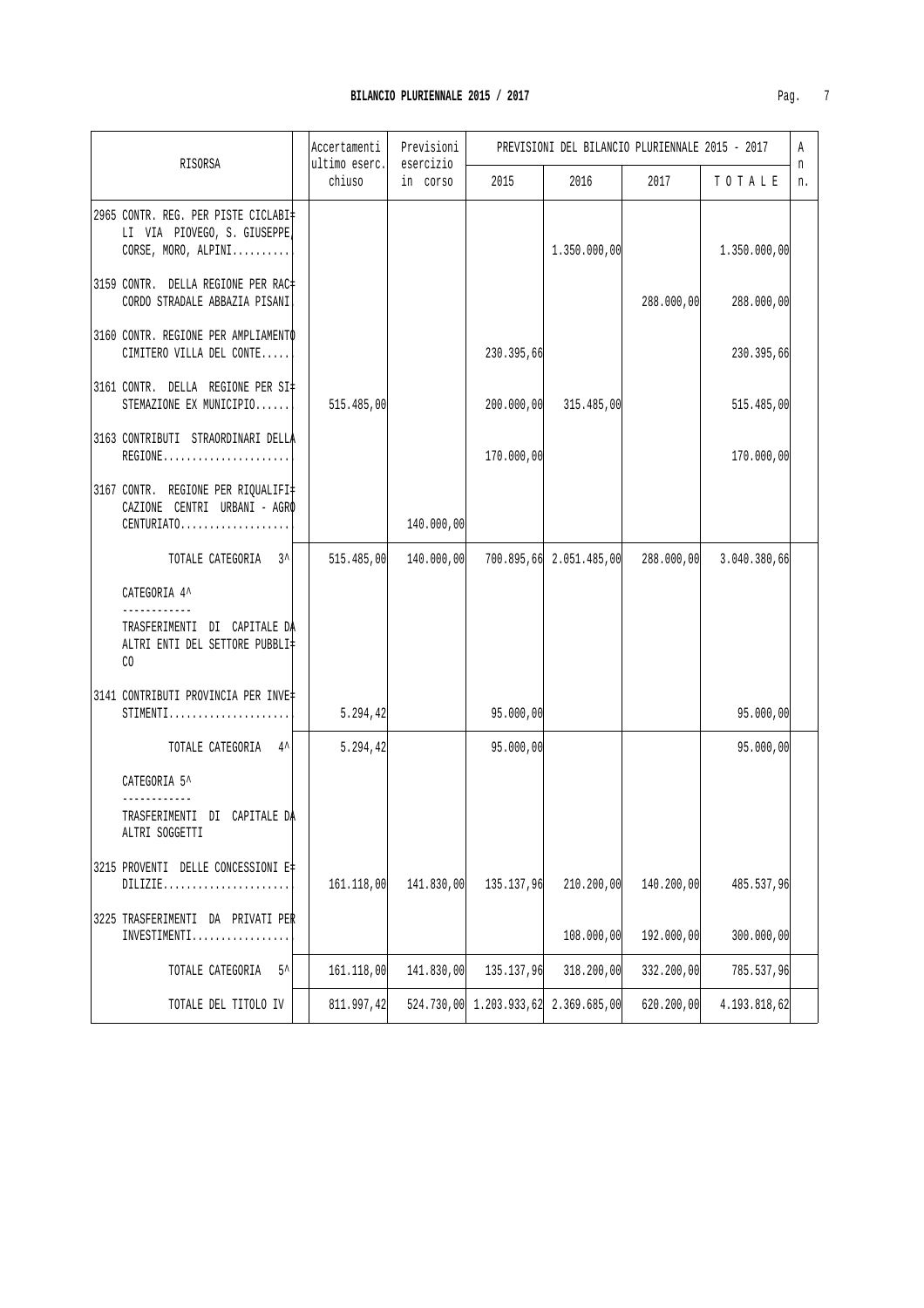| н<br>г |  |
|--------|--|
|        |  |

| RISORSA                                                                                                                                    | Accertamenti<br>ultimo eserc. | Previsioni<br>esercizio | PREVISIONI DEL BILANCIO PLURIENNALE 2015 - 2017 |            |            |              | Α<br>n |
|--------------------------------------------------------------------------------------------------------------------------------------------|-------------------------------|-------------------------|-------------------------------------------------|------------|------------|--------------|--------|
|                                                                                                                                            | chiuso                        | in corso                | 2015                                            | 2016       | 2017       | TOTALE       | n.     |
| TITOLO V<br>===============                                                                                                                |                               |                         |                                                 |            |            |              |        |
| ENTRATE DERIVANTI DA ACCENSIO#<br>NE DI PRESTITI                                                                                           |                               |                         |                                                 |            |            |              |        |
| CATEGORIA 1^<br>------------                                                                                                               |                               |                         |                                                 |            |            |              |        |
| ANTICIPAZIONI DI CASSA                                                                                                                     |                               |                         |                                                 |            |            |              |        |
| 3450 ANTICIPAZIONE DI TESORERIA                                                                                                            |                               |                         | 500.000,00                                      | 500.000,00 | 500.000,00 | 1.500.000,00 |        |
| 3452 UTILIZZO FONDO CASSA VINCOLATO                                                                                                        |                               |                         | 300.000,00                                      | 300.000,00 | 300.000,00 | 900.000,00   |        |
| TOTALE CATEGORIA 1^                                                                                                                        |                               |                         | 800.000,00                                      | 800.000,00 | 800.000,00 | 2.400.000,00 |        |
| CATEGORIA 3^                                                                                                                               |                               |                         |                                                 |            |            |              |        |
| ASSUNZIONE DI MUTUI E PRESTITI                                                                                                             |                               |                         |                                                 |            |            |              |        |
| 3519 MUTUO PER RIASFALTATURA STRADE                                                                                                        |                               |                         | 126.908,02                                      |            |            | 126.908,02   |        |
| 3528 MUTUO PER SISTEMAZIONE PIAZZA<br>$VITTORIA.$                                                                                          |                               |                         |                                                 |            | 200.000,00 | 200.000,00   |        |
| 3611 MUTUO PER SISTEMAZIONE EX MU‡<br>$NICIPIO$                                                                                            | 82.576,00                     |                         | 82.576,00                                       |            |            | 82.576,00    |        |
| 3613 MUTUO PER SIST. V. ROMA, CA<br>DOLFIN, CORSE I TRATTO                                                                                 |                               |                         | 31.860,78                                       |            |            | 31.860,78    |        |
| 3637 MUTUO PER MANUT. STRAORDINARIA<br>IMPIANTI SPORTIVI                                                                                   | 90.000,00                     |                         | 90.000,00                                       |            |            | 90.000,00    |        |
| 3652 MUTUO PER INCARICO VERIFICHE<br>VULNERABILITA' SISMICA EDIFICI<br>$\texttt{COMUNALI} \dots \dots \dots \dots \dots \dots \dots \dots$ |                               |                         | 60.000,00                                       |            |            | 60.000,00    |        |
| 3653 MUTUO PER INTERVENTI STR. SU<br>IMPIANTI SPORTIVI                                                                                     |                               |                         | 70.000,00                                       |            |            | 70.000,00    |        |
| 3654 MUTUO PER MESSA IN SICUREZZA<br>IMPIANTO SEMAFORICO E ATTRA‡<br>VERSAMENTI                                                            |                               |                         | 60.000,00                                       |            |            | 60.000,00    |        |
| 3655 MUTUO PER INTERVENTI STR. SU<br>$FOSSATI$                                                                                             |                               |                         | 40.000,00                                       |            |            | 40.000,00    |        |
| 3656 MUTUO PER MESSA A NORMA SEGNA‡<br>LETICA STRADALE                                                                                     |                               |                         |                                                 | 80.000,00  |            | 80.000,00    |        |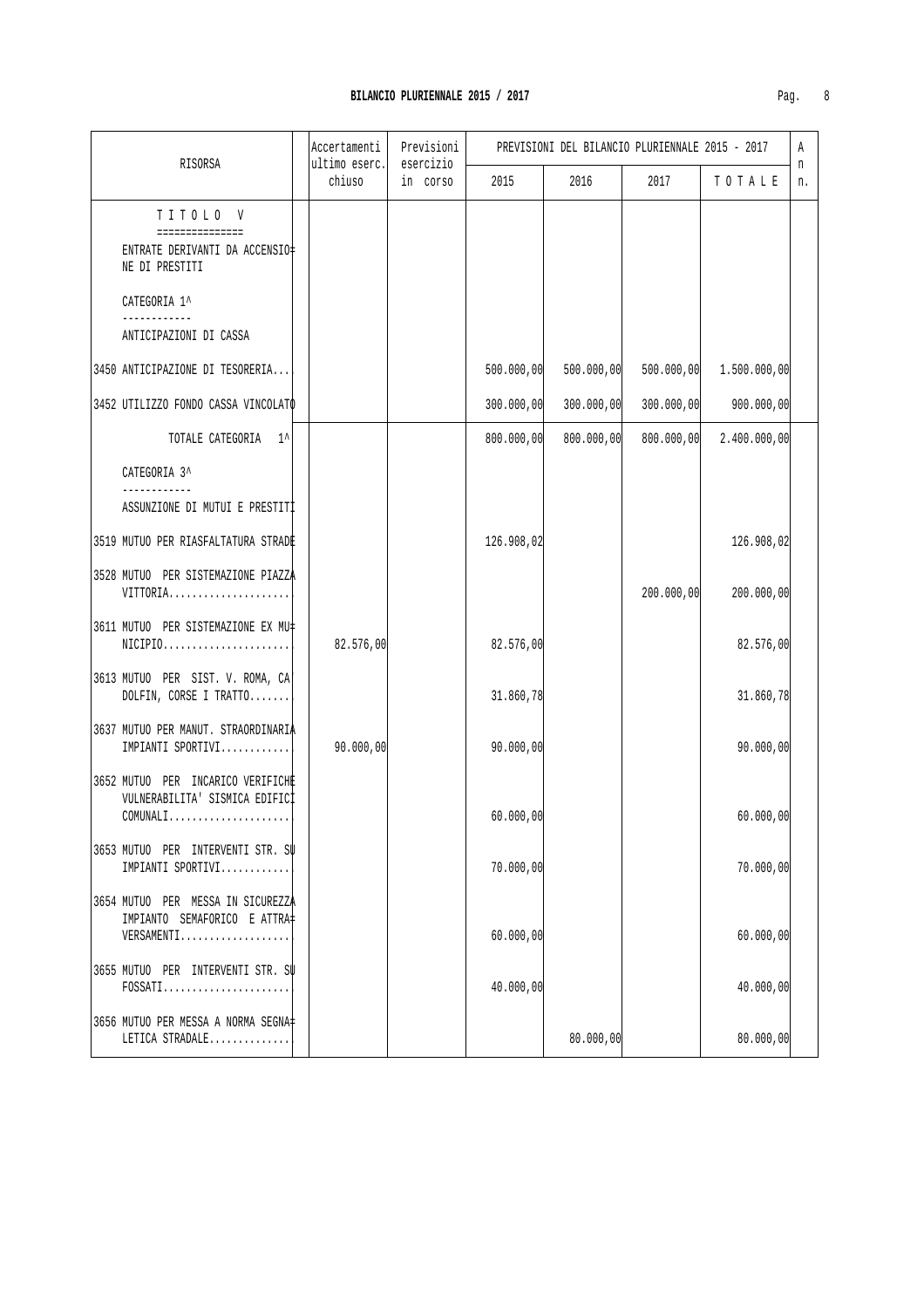| RISORSA                                                                            | Accertamenti            | Previsioni<br>esercizio<br>in corso | PREVISIONI DEL BILANCIO PLURIENNALE 2015 - 2017 |                                        |            |              |         |
|------------------------------------------------------------------------------------|-------------------------|-------------------------------------|-------------------------------------------------|----------------------------------------|------------|--------------|---------|
|                                                                                    | ultimo eserc.<br>chiuso |                                     | 2015                                            | 2016                                   | 2017       | TOTALE       | n<br>n. |
| 3657 MUTUO PER EFFICIENTAMENTO E#<br>NERGETICO PUBBLICA ILL.NE                     |                         |                                     |                                                 | 111,000,00                             |            | 111,000,00   |         |
| 3658 MUTUO PER PISTE CICLABILI VI<br>PIOVEGO, S.GIUSEPPE, CORSE,<br>$MORO, ALPINI$ |                         |                                     |                                                 | 42.000,00                              |            | 42.000,00    |         |
| 3659 MUTUO PER MANUT. STRAORDINARIA<br>STRADE E MARCIAPIEDI                        |                         |                                     |                                                 |                                        | 300.000,00 | 300.000,00   |         |
| $3^{\lambda}$<br>TOTALE CATEGORIA                                                  | 172.576,00              |                                     | 561.344,80                                      | 233.000,00                             | 500.000.00 | 1.294.344.80 |         |
| TOTALE DEL TITOLO V                                                                | 172.576,00              |                                     |                                                 | 1.361.344,80 1.033.000,00 1.300.000,00 |            | 3.694.344,80 |         |